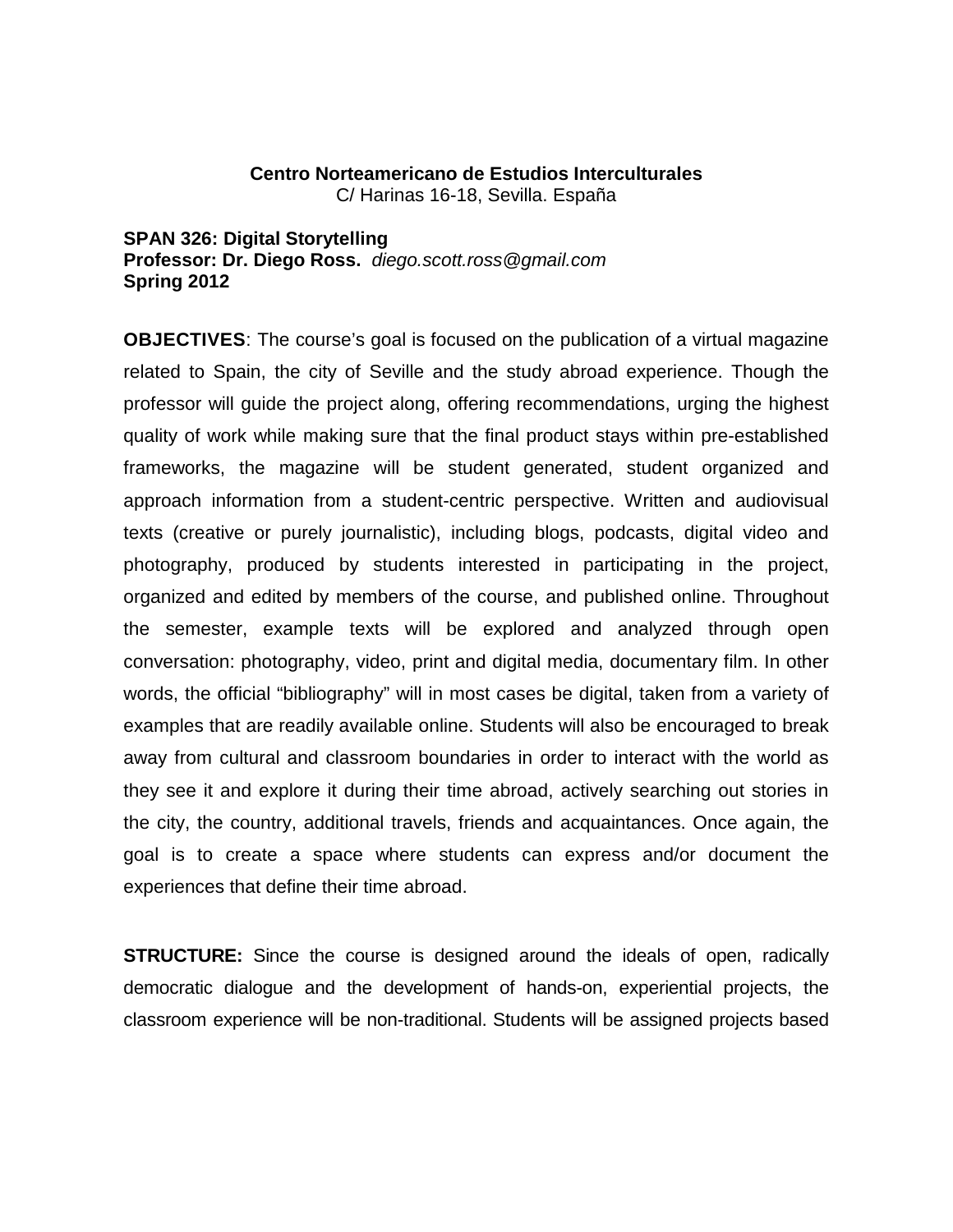on individual interests, knowledge and talents– video, photography, written word, etc.–, though always from within the overall, collectively established framework that the group will quickly define in the first days of class. In addition, students will be asked to look for possible contributions from fellow students, whether from the United States, Spain or elsewhere. Once again, though centered on the creation of a collectively agreed upon product, each individual will be afforded the opportunity to express personal experiences in the way that coincides most closely with her or his interests, knowledge and talents. In effect, each individual will have the right and the responsibility to participate freely and openly in the abundant conversations that will, in turn, enrich the experience for all involved, expanding, amplifying or morphing singular experience into collective resonance, cultural comprehension, solidarity of thought.

## **PROJECTS and GRADING.**

*Participation*. Following Center-wide policy, students are required to attend all classroom meetings. As for daily conversations, it will be nearly impossible to avoid participation. Constant, inclusive dialogue is the cornerstone of the course, which also means that daily preparation and attendance are of central importance. Without open, free-flowing conversation, critical thought, agreements and dissent, the course would lose its urgency, its motor, the one mechanism that is designed to drive it forward and validate its existence. 25% of the final grade.

*Diary.* A Moleskine notebook (13x21 cm., 96 sheets). Daily entries of 300-600 words. Goal: explore and document the study abroad experience, sharing stories, anecdotes, photos, ideas, poems. A kind of travel journal, where students are encouraged to search for dialogical inroads to a deepened exploration of alterity, otherness. Creative and "journalistic" exercises, though mostly unguided, freely chosen entries. 25% of the grade.